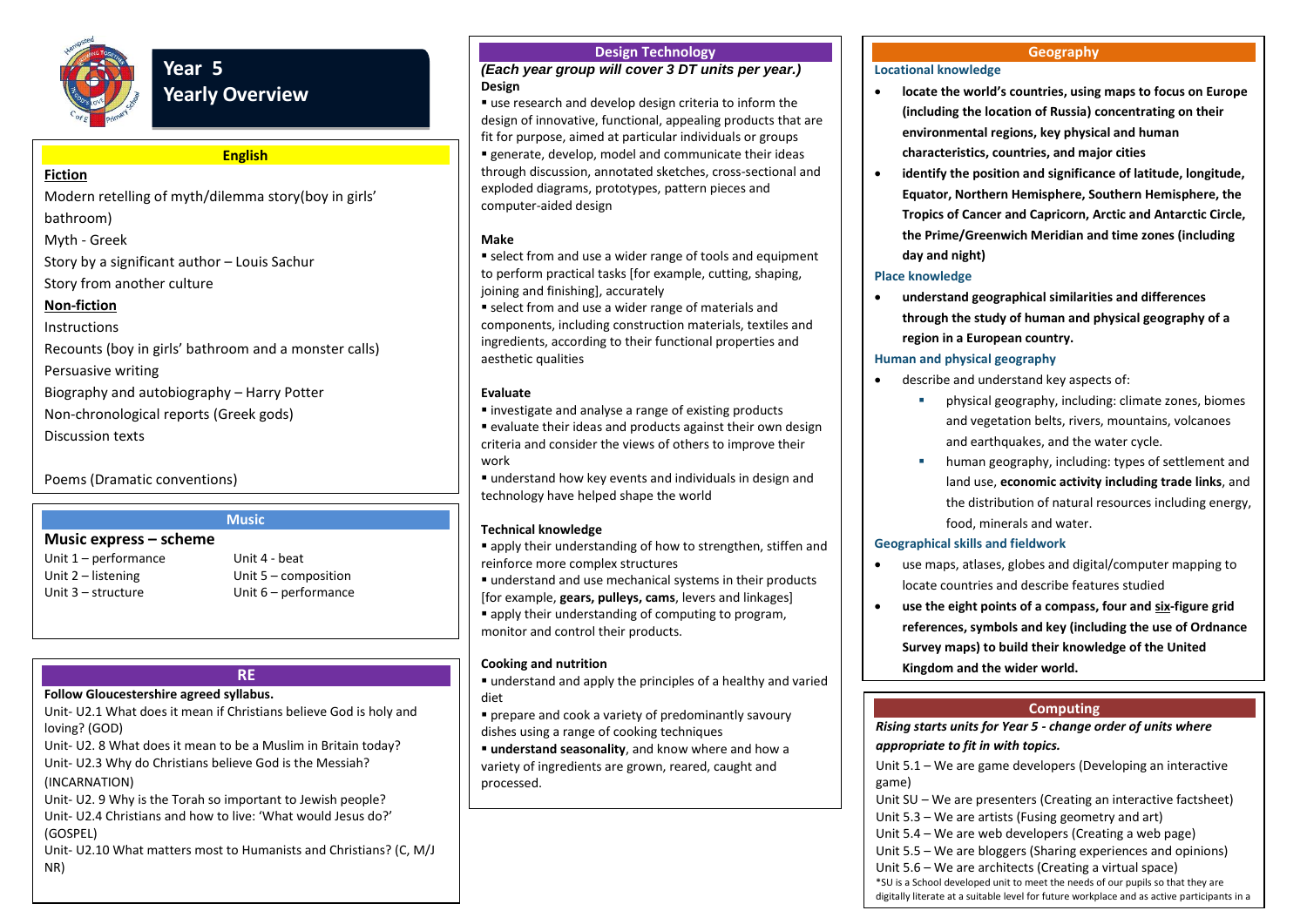#### **Art and design**

#### **Exploring and developing ideas:**

- Imaginatively develop and extend ideas from starting points throughout the curriculum.
- Collect information, sketches and resources and present ideas imaginatively in a sketch book.
- Use the qualities of materials to enhance ideas.
- Spot the potential in unexpected results as work progresses.

#### **Using the work of artist:**

- Learn about artists, designers and architects in history.
- Give details about the style of some notable artists, artisans and designers.
- Show how the work of those studied was influential in both society and to other artists.
- Create original pieces that show a range of influences and styles.

#### **Evaluating and developing work:**

- Analyse and comment on ideas, methods and approaches using my own and others' work, relating these to context.
- Adapt and refine my work to reflect my own view of its purpose and meaning.
- Annotate work in my sketchbook to reflect my ideas and the ideas of others.

#### **Drawing: Media – Sketching pencils, Pen and ink, Graphite sticks. Artist – Van Gough, Quentin Blake (GB)**

- Use lines to represent movement.
- Use a choice of techniques to depict movement, perspective, shadows and reflection.
- Draw from imagination and observation

## **Painting: Media – Acrylics and Pen. Artist – Hokusai, Edward Burra (GB)**

- Sketch (lightly) before painting to combine line and colour.
- Create a colour palette based upon colours observed in the natural or built world.
- Use the qualities of watercolour and acrylic paints to create visually interesting pieces.

#### **Collage:**

- Mix textures (rough and smooth, plain and patterned).
- Combine visual and tactile qualities.

#### **Sculpture: Media – Clay and plasticine. Artist – William Morris, Barbara Hepworth (GB)**

- Show life-like qualities and real-life proportions or, if more abstract, provoke different interpretations.
- Use tools to carve and add shapes, texture and pattern.
- Combine visual and tactile qualities.
- Use frameworks (such as wire or moulds) to provide stability and form.

## **Print: Media – Polystyrene tile and paint.**

- Build up layers of colours.
- Create an accurate pattern, showing fine detail.
- Use a range of visual elements to reflect the purpose of the work.

#### **Science**

**To work scientifically (LO in bold must be covered and clearly taught)** 

- **planning different types of scientific enquiries to answer questions, including recognising and controlling variables where necessary**
- **taking measurements, using a range of scientific equipment, with increasing accuracy and precision, taking repeat readings when appropriate**
- **recording data and results of increasing complexity using scientific diagrams and labels, classification keys, tables, scatter graphs, bar and line graphs**
- using test results to make predictions to set up further comparative and fair tests
- reporting and presenting findings from enquiries, including conclusions, causal relationships and explanations of and degree of trust in results, in oral and written forms such as displays and other presentations
- identifying scientific evidence that has been used to support or refute ideas or arguments.

#### *Living things and their habitats*

- describe the differences in the life cycles of a mammal, an amphibian, an insect and a bird
- describe the life process of reproduction in some plants and animals.

#### **Animals, including humans**

describe the changes as humans develop to old age.

#### **Properties and changes of materials**

- compare and group together everyday materials on the basis of their properties, including their hardness, solubility, transparency, conductivity (electrical and thermal), and response to magnets
- know that some materials will dissolve in liquid to form a solution, and describe how to recover a substance from a solution
- use knowledge of solids, liquids and gases to decide how mixtures might be separated, including through filtering, sieving and evaporating
- give reasons, based on evidence from comparative and fair tests, for the particular uses of everyday materials, including metals, wood and plastic
- demonstrate that dissolving, mixing and changes of state are reversible changes
- explain that some changes result in the formation of new materials, and that this kind of change is not usually reversible, including changes associated with burning and the action of acid on bicarbonate of soda.

#### **Earth and space**

- describe the movement of the Earth, and other planets, relative to the Sun in the solar system
- describe the movement of the Moon relative to the Earth
- describe the Sun, Earth and Moon as approximately spherical bodies
- use the idea of the Earth's rotation to explain day and night and the apparent movement of the sun across the sky.

#### **Forces**

- explain that unsupported objects fall towards the Earth because of the force of gravity acting between the Earth and the falling object
- identify the effects of air resistance, water resistance and friction, that act between moving surfaces
- recognise that some mechanisms, including levers, pulleys and gears, allow a smaller force to have a greater effect.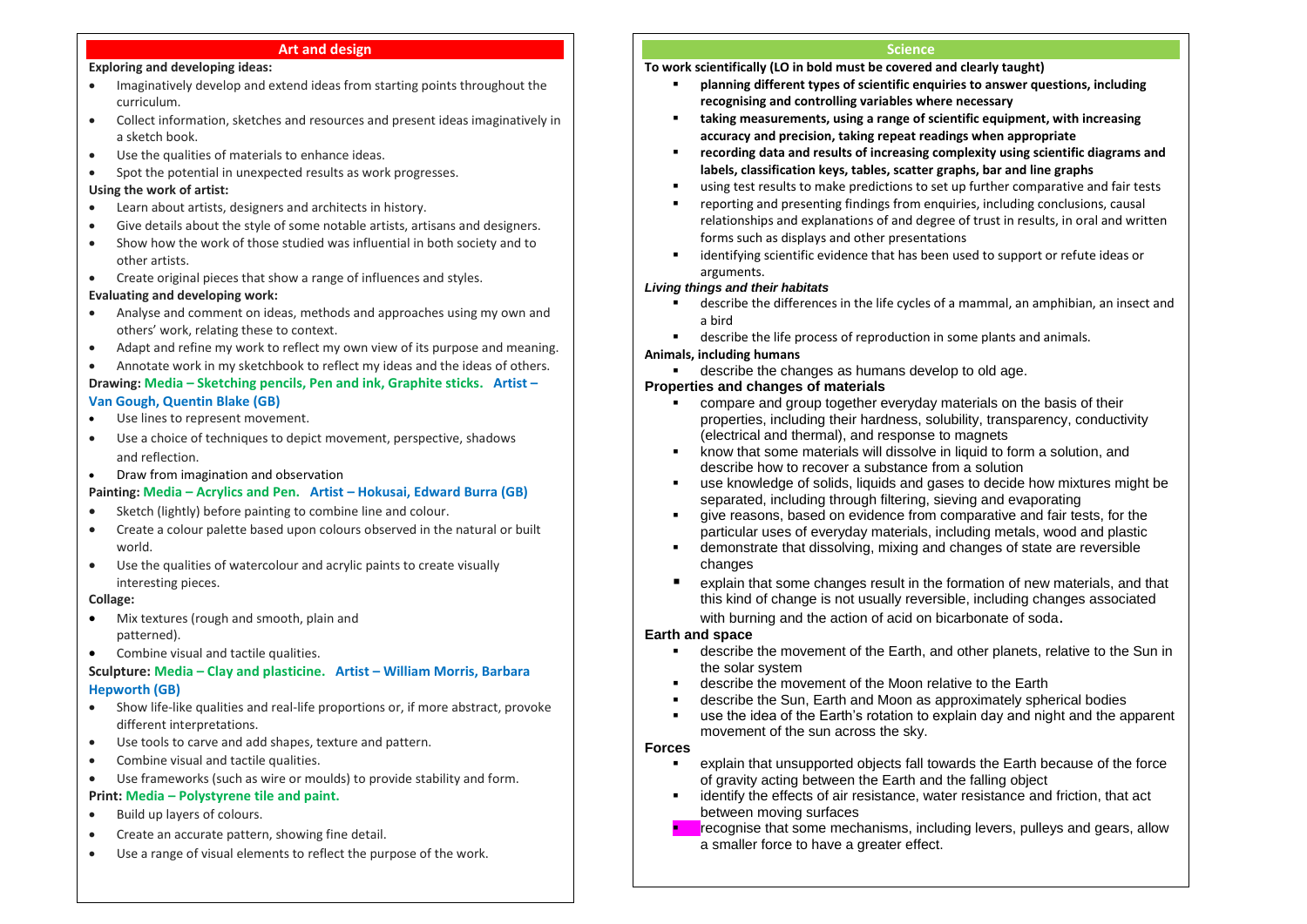#### **History Year 5**

#### **Content Skills**

- *Continue to develop a chronologically secure knowledge and understanding of British, local and world history, establishing clear narratives within and across the periods they study.*
- *Note connections, contrasts and trends over time and develop the appropriate use of historical terms.*
- *Regularly address and sometimes devise historically valid questions about change, cause, similarity and difference, and significance.*
- *Construct informed responses that involve thoughtful selection and organisation of relevant historical information.*
- *Understand how our knowledge of the past is constructed from a range of sources.*

#### **Content**

#### NC-Britain's settlement by Anglo-Saxons and Scot

#### **Examples (non-statutory)**

This could include:

- Roman withdrawal from Britain in c. AD 410 and the fall of the western Roman Empire
- Scots invasions from Ireland to north Britain (now Scotland)
- Anglo-Saxon invasions, settlements and kingdoms: place names and village life
- Anglo-Saxon art and culture
- Christian conversion Canterbury, Iona and Lindisfarne

NC-The Viking and Anglo-Saxon struggle for the Kingdom of England

to the time of Edward the Confessor

#### **Examples (non-statutory)**

This could include:

- Viking raids and invasion
- resistance by Alfred the Great and Athelstan, first king of England
- further Viking invasions and Danegeld
- Anglo-Saxon laws and justice
- Edward the Confessor and his death in 1066

NC-Ancient Greece – a study of Greek life and achievements and their influence on the western world

#### **PSHCE (PINK Curriculum)**

**Health and Wellbeing > Healthy Lifestyles** [Smoking: what is](https://www.coramlifeeducation.org.uk/scarf/lesson-plans/smoking-what-is-normal-1)  [normal?](https://www.coramlifeeducation.org.uk/scarf/lesson-plans/smoking-what-is-normal-1)  $\mathbf{\dot{x}}$ 



# [It all adds up!](https://www.coramlifeeducation.org.uk/scarf/lesson-plans/it-all-adds-up-1)  $\mathbf{\dot{x}}$

**Health and Wellbeing > Keeping Safe** ['Thunking' about habits](https://www.coramlifeeducation.org.uk/scarf/lesson-plans/thunking-about-habits)

#### [Jay's dilemma](https://www.coramlifeeducation.org.uk/scarf/lesson-plans/jays-dilemma-1)

[Independence and](https://www.coramlifeeducation.org.uk/scarf/lesson-plans/independence-and-responsibility)  [responsibility](https://www.coramlifeeducation.org.uk/scarf/lesson-plans/independence-and-responsibility)

[Our emotional needs](https://www.coramlifeeducation.org.uk/scarf/lesson-plans/our-emotional-needs)  $\mathbf{\dot{x}}$ 



[Being assertive](https://www.coramlifeeducation.org.uk/scarf/lesson-plans/being-assertive) [Drugs: true or false?](https://www.coramlifeeducation.org.uk/scarf/lesson-plans/drugs-true-or-false-1) ★

[Spot bullying](https://www.coramlifeeducation.org.uk/scarf/lesson-plans/spot-bullying)

**[Communication](https://www.coramlifeeducation.org.uk/scarf/lesson-plans/communication)** 

[Decision dilemmas](https://www.coramlifeeducation.org.uk/scarf/lesson-plans/decision-dilemmas)

#### [Would you...?](https://www.coramlifeeducation.org.uk/scarf/lesson-plans/would-you)

**Health and Wellbeing > Growing and Changing** [Different skills](https://www.coramlifeeducation.org.uk/scarf/lesson-plans/different-skills)

[How are they feeling?](https://www.coramlifeeducation.org.uk/scarf/lesson-plans/how-are-they-feeling-1)

[Growing up and changing](https://www.coramlifeeducation.org.uk/scarf/lesson-plans/growing-up-and-changing-bodies-1)  [bodies](https://www.coramlifeeducation.org.uk/scarf/lesson-plans/growing-up-and-changing-bodies-1)

[Star qualities](https://www.coramlifeeducation.org.uk/scarf/lesson-plans/star-qualities)

[Dear Hetty](https://www.coramlifeeducation.org.uk/scarf/lesson-plans/dear-hetty-1)

[Changing bodies and](https://www.coramlifeeducation.org.uk/scarf/lesson-plans/changing-bodies-and-feelings)  [feelings](https://www.coramlifeeducation.org.uk/scarf/lesson-plans/changing-bodies-and-feelings)

[Help! I'm a teenager -](https://www.coramlifeeducation.org.uk/scarf/lesson-plans/help-im-a-teenager--get-me-out-of-here) get

[me out of here!](https://www.coramlifeeducation.org.uk/scarf/lesson-plans/help-im-a-teenager--get-me-out-of-here)

**Relationships > Healthy Relationships** [It could happen to anyone](https://www.coramlifeeducation.org.uk/scarf/lesson-plans/it-could-happen-to-anyone)

[Collaboration Challenge!](https://www.coramlifeeducation.org.uk/scarf/lesson-plans/collaboration-challenge)

[Taking notice of our feelings](https://www.coramlifeeducation.org.uk/scarf/lesson-plans/taking-notice-of-our-feelings)

[Give and take](https://www.coramlifeeducation.org.uk/scarf/lesson-plans/give-and-take-1)

[Relationship cake recipe](https://www.coramlifeeducation.org.uk/scarf/lesson-plans/relationship-cake-recipe)

[Stop, start, stereotypes](https://www.coramlifeeducation.org.uk/scarf/lesson-plans/stop-start-stereotypes)

**Relationships > Feelings and Emotions** [How good a friend are you?](https://www.coramlifeeducation.org.uk/scarf/lesson-plans/how-good-a-friend-are-you)

[Dear Ash](https://www.coramlifeeducation.org.uk/scarf/lesson-plans/dear-ash-1)

[Ella's diary dilemma](https://www.coramlifeeducation.org.uk/scarf/lesson-plans/ellas-diary-dilemma)

[Is it true?](https://www.coramlifeeducation.org.uk/scarf/lesson-plans/is-it-true)

**Relationships > Valuing Difference** [Qualities of friendship](https://www.coramlifeeducation.org.uk/scarf/lesson-plans/qualities-of-friendship)

[Kind conversations](https://www.coramlifeeducation.org.uk/scarf/lesson-plans/kind-conversations-1)

#### [Happy being me](https://www.coramlifeeducation.org.uk/scarf/lesson-plans/happy-being-me)

**Living in the Wider World > Rules, Rights and Responsibilities** [Local councils](https://www.coramlifeeducation.org.uk/scarf/lesson-plans/local-councils)

[What's the story?](https://www.coramlifeeducation.org.uk/scarf/lesson-plans/whats-the-story)

[Fact or opinion?](https://www.coramlifeeducation.org.uk/scarf/lesson-plans/fact-or-opinion)

[The land of the Red People](https://www.coramlifeeducation.org.uk/scarf/lesson-plans/the-land-of-the-red-people)

**Living in the Wider World > Caring for the Environment** [Rights, responsibilities and duties](https://www.coramlifeeducation.org.uk/scarf/lesson-plans/rights-responsibilities-and-duties)

[My school community \(2\)](https://www.coramlifeeducation.org.uk/scarf/lesson-plans/my-school-community-2)

[Mo makes a difference](https://www.coramlifeeducation.org.uk/scarf/lesson-plans/mo-makes-a-difference)

**Living in the Wider World > Money** [Spending wisely](https://www.coramlifeeducation.org.uk/scarf/lesson-plans/spending-wisely)

[Lend us a fiver!](https://www.coramlifeeducation.org.uk/scarf/lesson-plans/lend-us-a-fiver)

# **Physical education**

**Lancaster scheme of work. (LSOW)**

*NC - they should enjoy communicating, collaborating and competing with each other.* 

*-they should develop an understanding of how to improve in different physical activities and sports and learn how to evaluate and recognise their own success.*

*-use running, jumping, throwing and catching in isolation and in combination* 

*-play competitive games, modified where -appropriate [for example, badminton, basketball, cricket, football, hockey, netball, rounders and tennis], and apply basic principles suitable for attacking and defending* 

*-compare their performances with previous ones and demonstrate improvement to achieve their personal best*. **Games:**

- Invasion Games (hockey, rugby, football LSOW)
- Net / wall (Tennis / Badminton– LSOW)
- Striking and Fielding (cricket and rounders LSOW)
- Athletics (cycle B LSOW)

*NC - develop flexibility, strength, technique, control and balance [for example, through athletics and gymnastics] -compare their performances with previous ones and demonstrate improvement to achieve their personal best.*  **Gymnastics:**

- Progression 1-3
- Progression 4-6
- Progression 7-10

*NC - perform dances using a range of movement patterns -compare their performances with previous ones and demonstrate improvement to achieve their personal best.*  **Dance**

 Use the objectives and progression of skills in scheme but use your own topic as a stimulus for the dance. (3 units following progressions 1-6 from LSOW for year 5.)

*NC- take part in outdoor and adventurous activity challenges both individually and within a team.*  **OAA**

Progressions 1-7

*NC - develop flexibility, strength, technique, control and balance [for example, through athletics and gymnastics]*  **Athletics**

**Progressions 1-6**